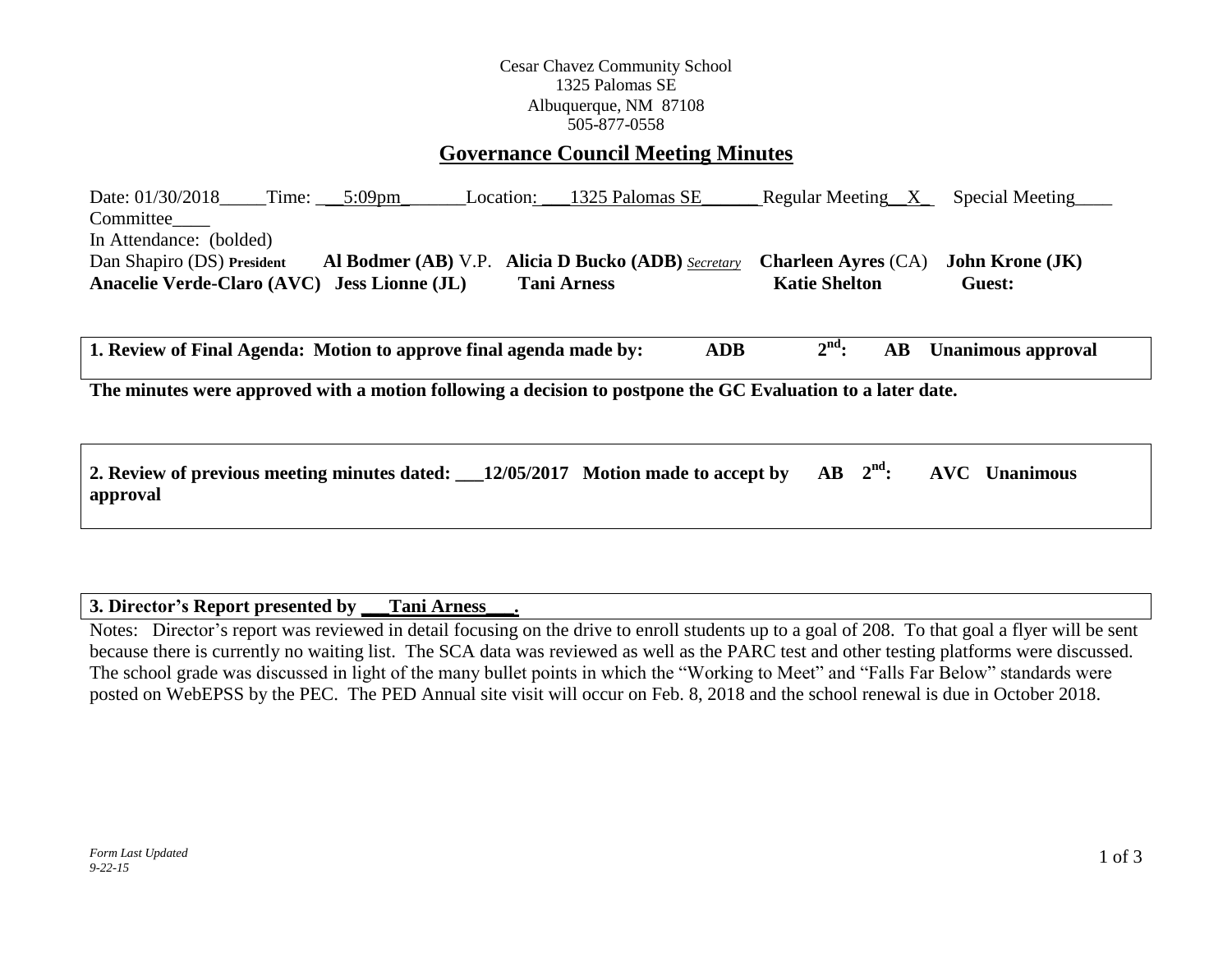#### Cesar Chavez Community School 1325 Palomas SE Albuquerque, NM 87108 505-877-0558

# **Action Items:**

- **1) Financial reports for November and December 2017 were unanimously approved following a motion made by AVC and seconded by CA.**
- **2) Accounts Payable Payment Vouchers and Payroll Payment Vouchers for November and December 2017 were unanimously approved following a motion made by JL and seconded by JK.**
- **3) BARS were unanimously approved following a single motion made by AVC and seconded by ADB:**

| 512-000-1718-0016-IB 24189 SSAE title IV |                                                      | <b>FY18 Award</b>              | \$16,900 |
|------------------------------------------|------------------------------------------------------|--------------------------------|----------|
| 512-000-1718-0017-T 24106 IDEA-B         |                                                      | <b>Fund Maintenance</b>        | \$17,584 |
| 512-000-1718-0018-I 23000 Activities     |                                                      | Revenue 10/1/17-12/31/17       | \$4016   |
| 512-000-1718-0019-I 26207 CNM Foundation |                                                      | <b>FY18 Award</b>              | \$250    |
|                                          | 512-000-1718-0020-I 24162 Title 1 School Improvement | <b>FY18 Supplemental Award</b> | \$17,182 |

**4) A motion was made by AVC and seconded by ADB to approve the adoption of the CCCS Boundary Policy. The motion was approved unanimously.**

## **Discussion Items:**

- 1) SCA Data
- 2) NMDASH update and site visit.
- 3) Overview GC Finance Review Sheet discussed by Katie Shelton.
- 4) Building update by Tani Arness. Tani clarified the current lease timeline, and expectations for a new building or remaining at current site.
- 5) WebEPPS update by Tani Arness.
- 6) Audit update: Still under review by PED.